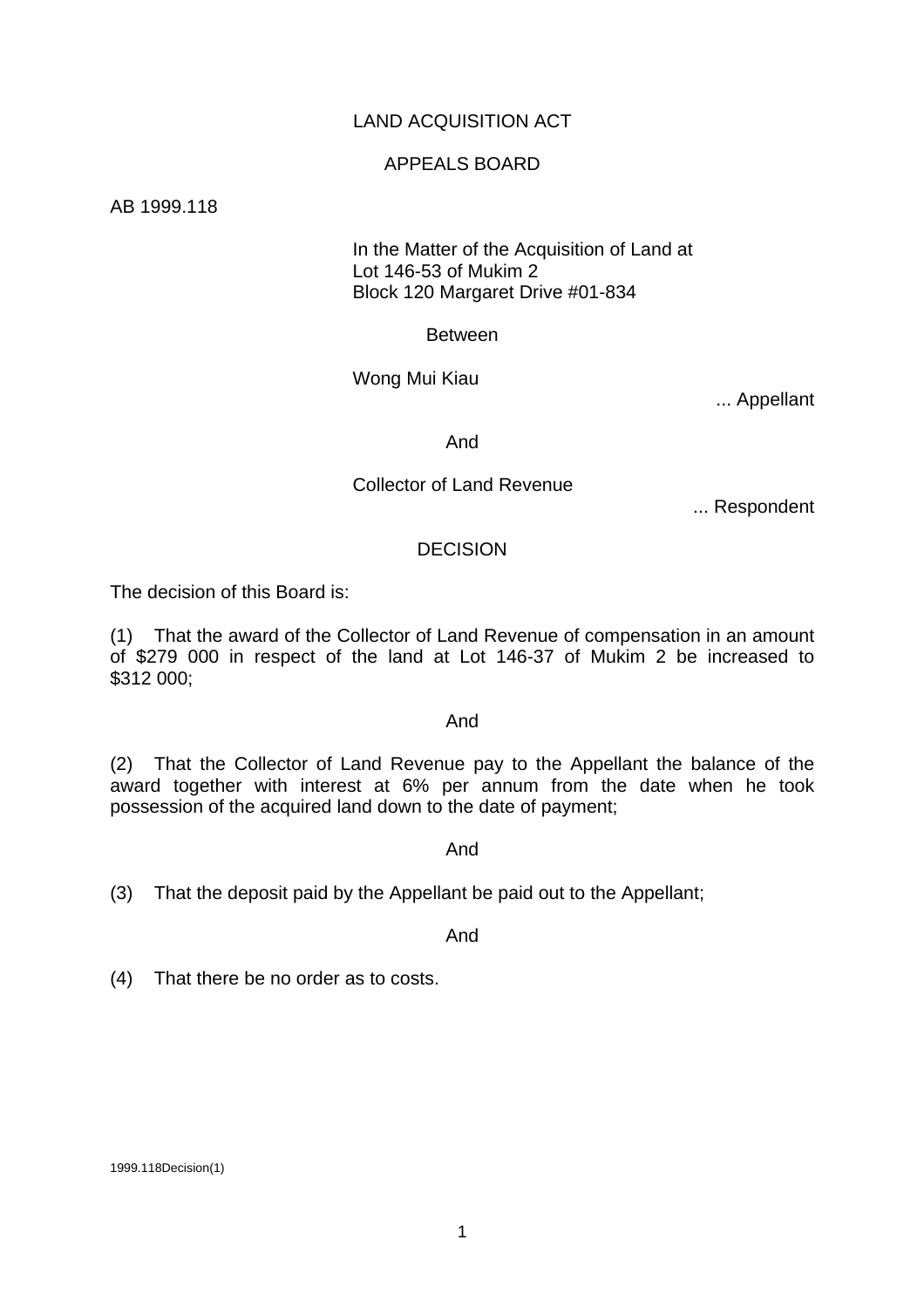# BRIEF STATEMENT OF REASONS

The reasons for the Decision/Order are:

(1) The acquired land comprises 129.1sm of land at Lot 146-53 of Mukim 2 together with a 2 storey terrace house on it known as Block 120 Margaret Drive #01-834 of which the Appellant was at the time the award was made the proprietor for the residue of the term of 99 years which would have expired on 31 October 2055.

(2) At the inquiry held under s 10 the Appellant claimed \$750 000 for the acquired land. On 18 June 1999 the Collector of Land Revenue made an award of \$286 000 as the compensation which in his opinion should be allowed for the acquired land.

(3) The Appellant appeals against the award on the ground that it is inadequate. In the petition of appeal the Appellant claims compensation of \$600 000.

(4) Section 33 of the Land Acquisition Act provides:

(1) In determining the amount of compensation to be awarded for land acquired under this Act, the Board shall ... take into consideration the following matters and no others:

(a) the market value -

 $(i)$  ...

(C) as at 1st January 1995 in respect of land acquired on or after 27th September 1995 ... or

(iii) as at the date of publication of the declaration made under section 5,

whichever is the lowest ....

(5) The declaration made under s 5 was published on 4 March 1999.

(6) Lim Meng Chuan of OHB Real Estate Consultants & Services Pte Ltd testifying for the appellant in AB 111/99 said that the market value of Lot 146-51 of Mukim 2 at Block 120 Margaret Drive #01-834 ("Lot 146-51") (which is comparable with the acquired land) as at 1 January 1995 was \$400 000.

(7) Rachel Ng testifying for the Collector of Land Revenue agreed that the market value as at 1 January 1995 was \$400 000 and this Board finds accordingly.

(8) Ong Han Boon also of OHB Real Estate Consultants & Services Pte Ltd said that the market value of Lot 146-51 as at 4 March 1999 was \$500 000. He relied on the following sale transactions:

| Property                    | Site Area | Price              | <b>Contract Date</b> |
|-----------------------------|-----------|--------------------|----------------------|
| 1 BI 41 Stirling Rd #01-514 | 122.5sm   | \$500 000 1 Oct 98 |                      |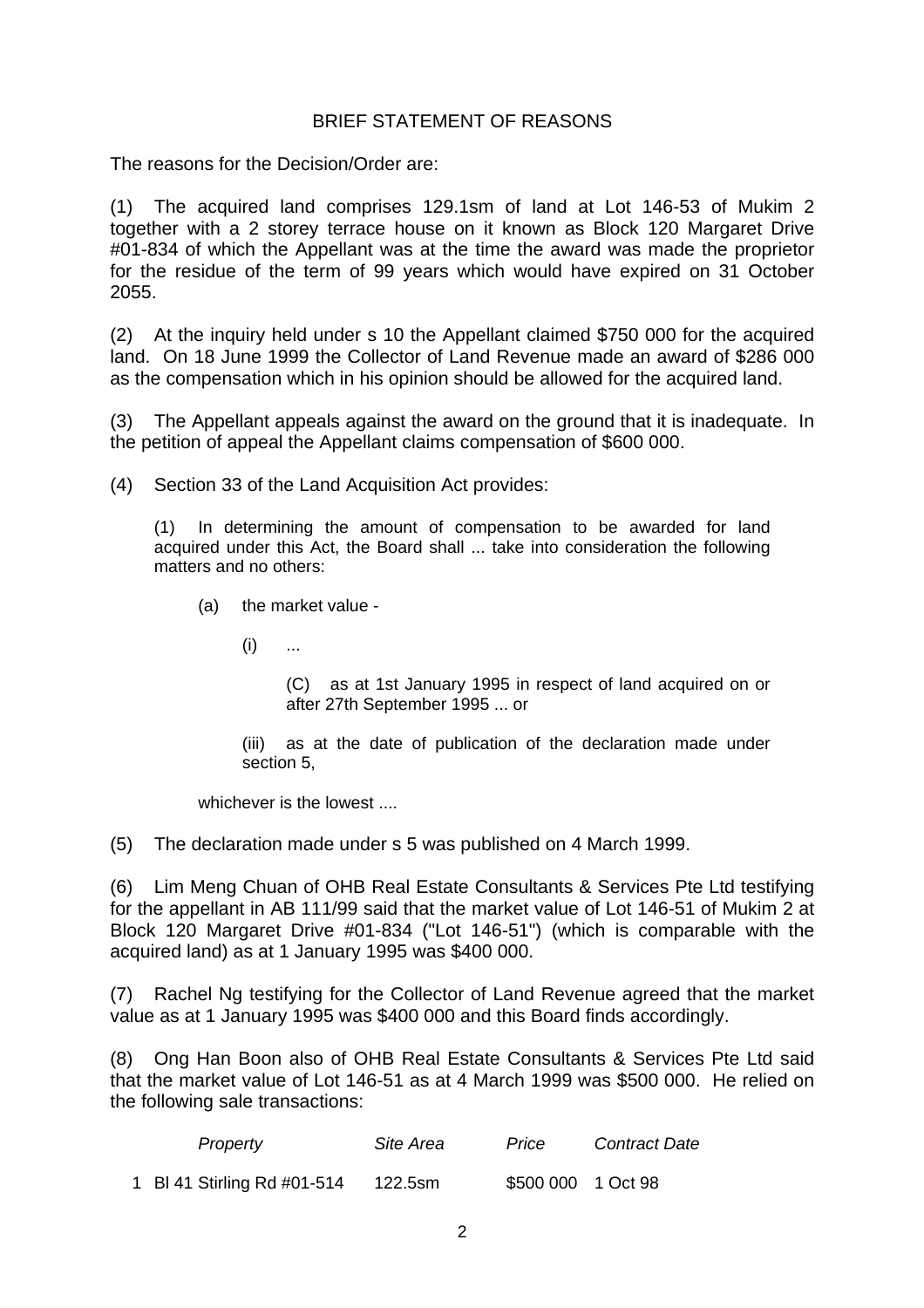| 2 BI 46 Stirling Rd #01-524 | 130.7sm |                    | \$420 000 19 Jan 99 |
|-----------------------------|---------|--------------------|---------------------|
| 3 BI 41 Stirling Rd #01-508 | 119.6sm | \$505 000 2 Jan 99 |                     |
| 4 BI 46 Stirling Rd #01-518 | 130.7sm | \$500 000 7 Jun 99 |                     |

He derived an average site area rate of \$3 992/sm and made a net adjustment of -2.85% for differences between Lot 146-51 and the properties at Stirling Road. He applied the adjusted site area rate of \$3 878.23/sm to the site area of 129.1sm of Lot 146-51 to derive its market value which he rounded down to \$500 000.

(9) Rachel Ng said in her report dated 17 April 2001 that the market value of the acquired land as at 4 March 1999 was \$279 000. She relied on the following sale transactions:

| Property                             | Land Area | Price               | <b>Contract Date</b> |
|--------------------------------------|-----------|---------------------|----------------------|
| 1 BI 119 Margaret Dr #01-620 129.1sm |           | \$440 000 1 Dec 95  |                      |
| 2 BI 120 Margaret Dr #01-814 129.1sm |           | \$380 000 7 Aug 95  |                      |
| 3 BI 120 Margaret Dr #01-822 129.1sm |           | \$430 000 9 Jun 95  |                      |
| 4 BI 119 Margaret Dr #01-634 129.1sm |           | \$340 000 10 Mar 95 |                      |

She said that she derived a site area rate for each of the 4 transactions. She then identified sale transactions in respect of freehold terrace houses in the MacPherson area to compare market values between the contract dates of each of the 4 transactions and 4 March 1999. She found a fall of 38% from 1 December 1995 and a fall of 36% from the contract dates of the remaining 3 transactions and she made adjustments to reflect these falls. She derived a "base" value of \$240 000 for the acquired land as at 4 March 1999. She took into account the cost (at March 1999 prices) less depreciation for the improvements which she estimated at \$39 000 and said that the market value as at 4 March 1999 was \$279 000.

(10) There were no sale transactions in respect of comparable properties in Margaret Drive in 1999 or at any time after 1996.

(11) The Stirling Road properties are held under HDB leases for which facilities for financing on favourable terms are available from HDB and CPF funds may be applied in the purchase while the acquired land is held under a Crown lease with less than 60 years to run as at 4 March 1999 and such facilities are not available. This is a substantial difference and there was no material before this Board on the basis of which to estimate the adjustment that would have to be made to deduce the market value of the acquired land from transactions in respect of the Stirling Road properties.

(12) On the evidence adduced this Board finds that between January 1995 and 4 March 1999 there was a sharp fall in the market value of terrace houses other than those held under HDB leases although this fall was partly compensated for by the